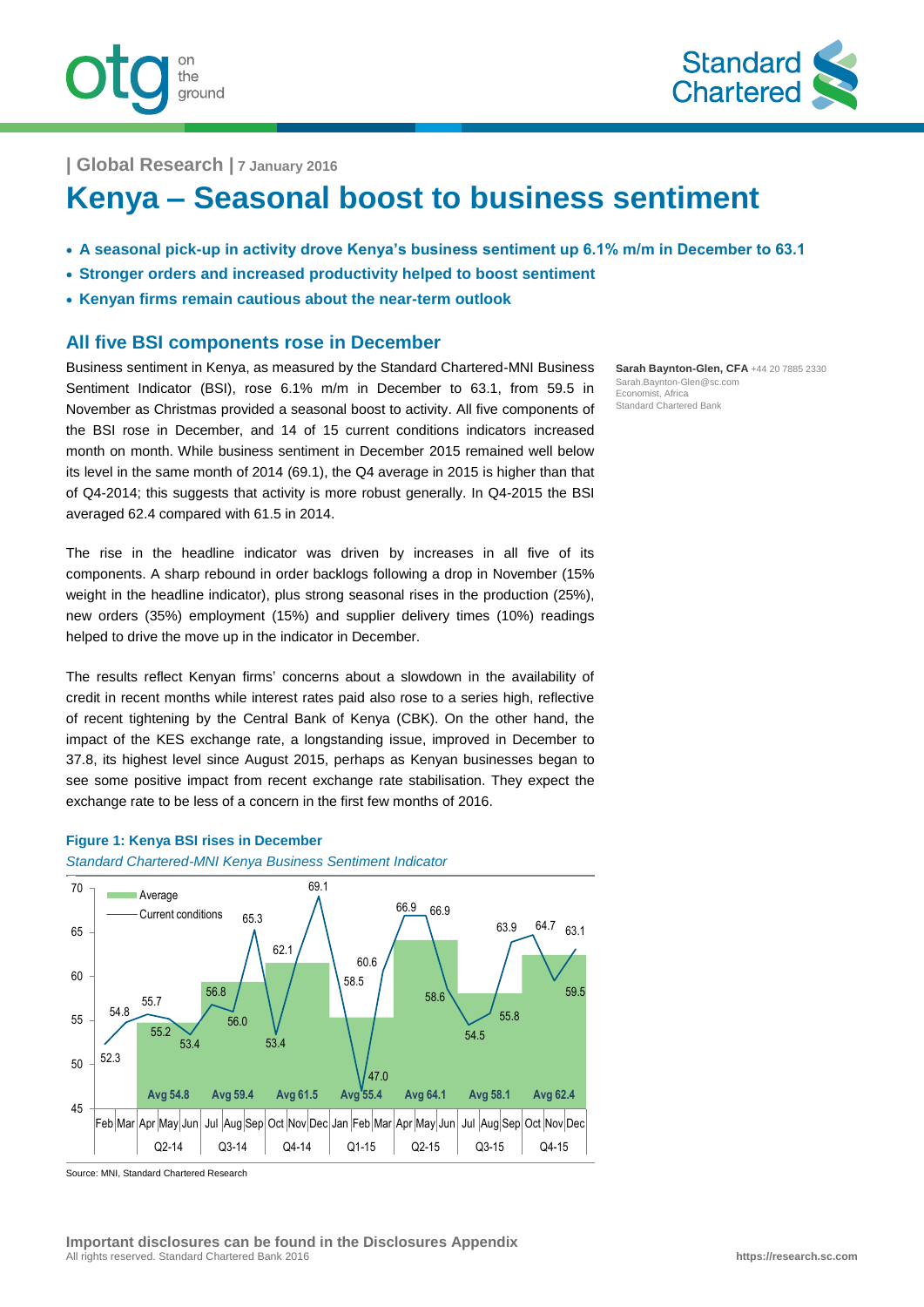

While companies are positive about current conditions, they are more cautious about the near-term outlook. 7 out of 15 future expectation indicators, which cover Kenyan companies' expectations for the next three months, fell m/m in December. This is in line with our own view that 2016 is likely to be a year of two halves for Kenya, with slower growth in the first half likely to give way to stronger growth in H2. Our forecast that growth momentum for 2016 as a whole will be stronger than 2015 should be a positive for business sentiment in the coming months; however, we think any escalation of security-related risks would be a key risk to business sentiment in 2016.

### **A quick recap of our BSI methodology**

The Standard Chartered-MNI BSI for Kenya is a diffusion index, summarising in a single number how optimistic businesses feel about current and future economic conditions.

We partner with MNI, a well-known data provider that has long produced the Chicago PMI, among other indicators, to construct the Standard Chartered-MNI BSI. Each month, up to 200 formal-sector businesses, active in different segments of Kenya's economy, respond to questions on Kenya's current and future economic conditions. Although most of the respondents polled are Nairobi-based, with some in Mombasa, the businesses that they represent are active across Kenya.

While small and medium-sized enterprises (SMEs) are represented, so are corporates with a regional East Africa presence, both listed and unlisted. The responses of our panel of companies are collated to generate a single number that captures sentiment. The headline BSI (current conditions index) for Kenya is made up of a number of components, with different weights assigned: new orders (a 35% weight), production (25%), employment (15%), order backlogs (15%) and supplier delivery times (10%).

Respondents are asked whether business activity has increased, decreased, or remained the same, compared with the previous month. They are also asked about their expectations over the next quarter. We use this information to calculate a diffusion indicator, by adding the percentage share of positive responses to half of the percentage of respondents reporting no change. An indicator above 50 shows an expansion. An indicator below 50 indicates a contraction. A result of 50 means no change.

Questions are asked on a number of key business metrics, including orders, production, pricing, inventories, credit availability and the impact of exchange-rate trends. These questions are provided at the end of this report (Figure 17). Data collation for Kenya was initiated in February 2014. The short survey history means that it is not yet possible to adjust for seasonality. Nonetheless, we can still observe how sentiment might be changing from month to month, based on our representative panel of companies. We believe that the receipt of timely information on economic performance can help a range of stakeholders, both in the private sector and in policy circles, with their economic decision-making.

*Each month, we poll c.200 businesses that represent different sectors of Kenya's economy*

*A headline BSI reading above 50 is typically consistent with economic expansion*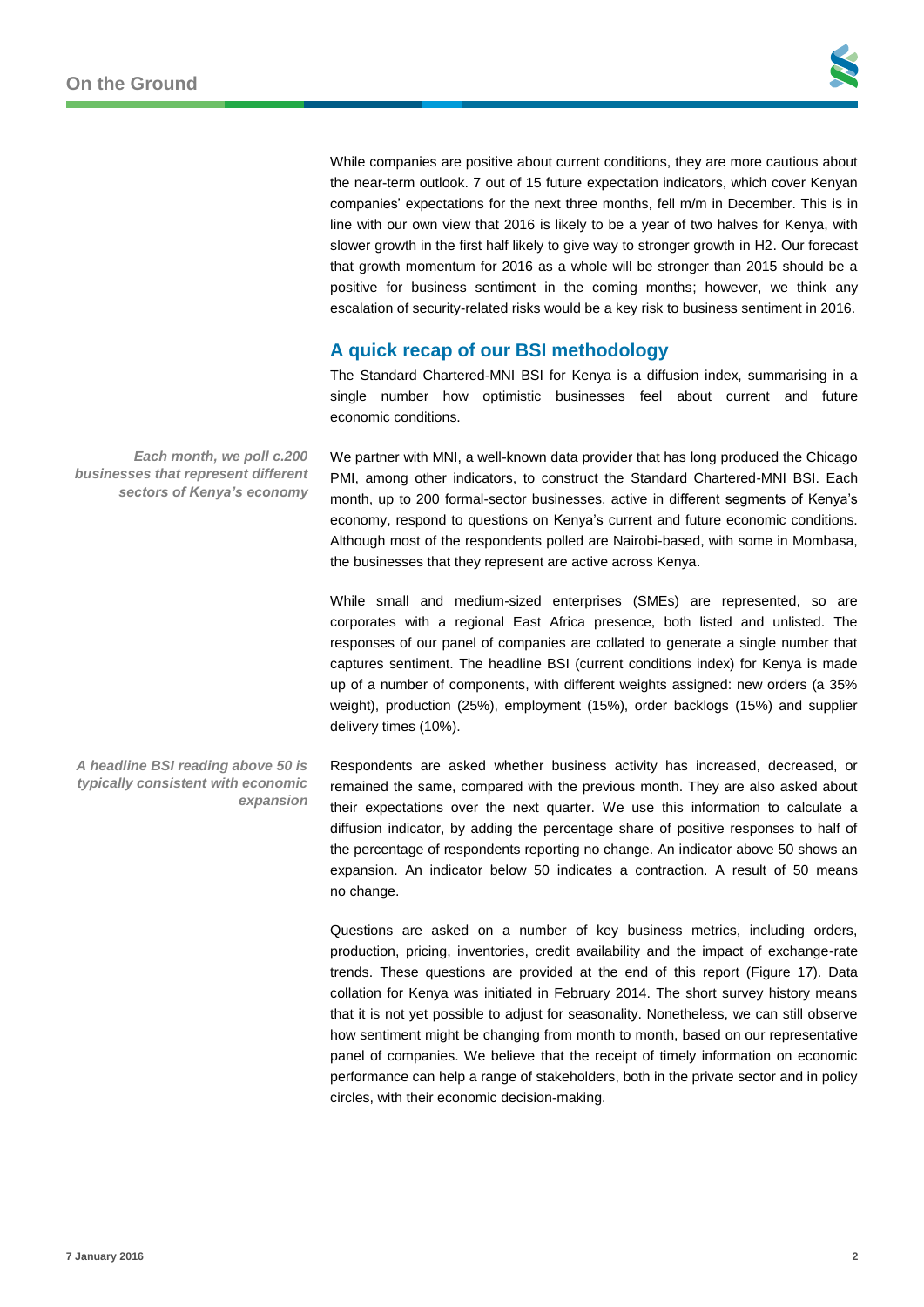### **Figure 2: Overall business conditions**

*Current conditions rose 1.9% m/m*



### **Current conditions rose but future expectations fell**

Overall business conditions increased slightly in December, up 1.9% m/m to 63.8. While the indicator is up, it remains below levels seen a year ago. Future expectations, however, fell by 5.4% m/m to their lowest level since August, as firms remain concerned about the near-term outlook.

Source: MNI, Standard Chartered Research

### **Figure 3: Production**

#### *Current conditions rose 5.6% m/m*



### **Production future expectations slumped**

Production accounts for 25% of the headline BSI indicator, so any changes here are important. Companies reported increased production in December, likely in response to higher orders over the Christmas period. However, future expectations slumped in December, falling 21.4% m/m. This may indicate weaker demand expectations and therefore lower production in the coming months following the December peak.

*Current conditions rose 3.6% m/m*

**Figure 4: New orders**

### Current conditions Future expectations 40 50 60 70 80 90 100

Feb-14 May-14 Aug-14 Nov-14 Feb-15 May-15 Aug-15 Nov-15

### **Current conditions up, future expectations down**

In December, Kenyan firms reported slightly increased demand for their goods, while future expectations for new orders fell sharply by 12.4% to their lowest level in 2015. Firms expect that new orders will likely soften in the coming months, following a year-end rise.

Source: MNI, Standard Chartered Research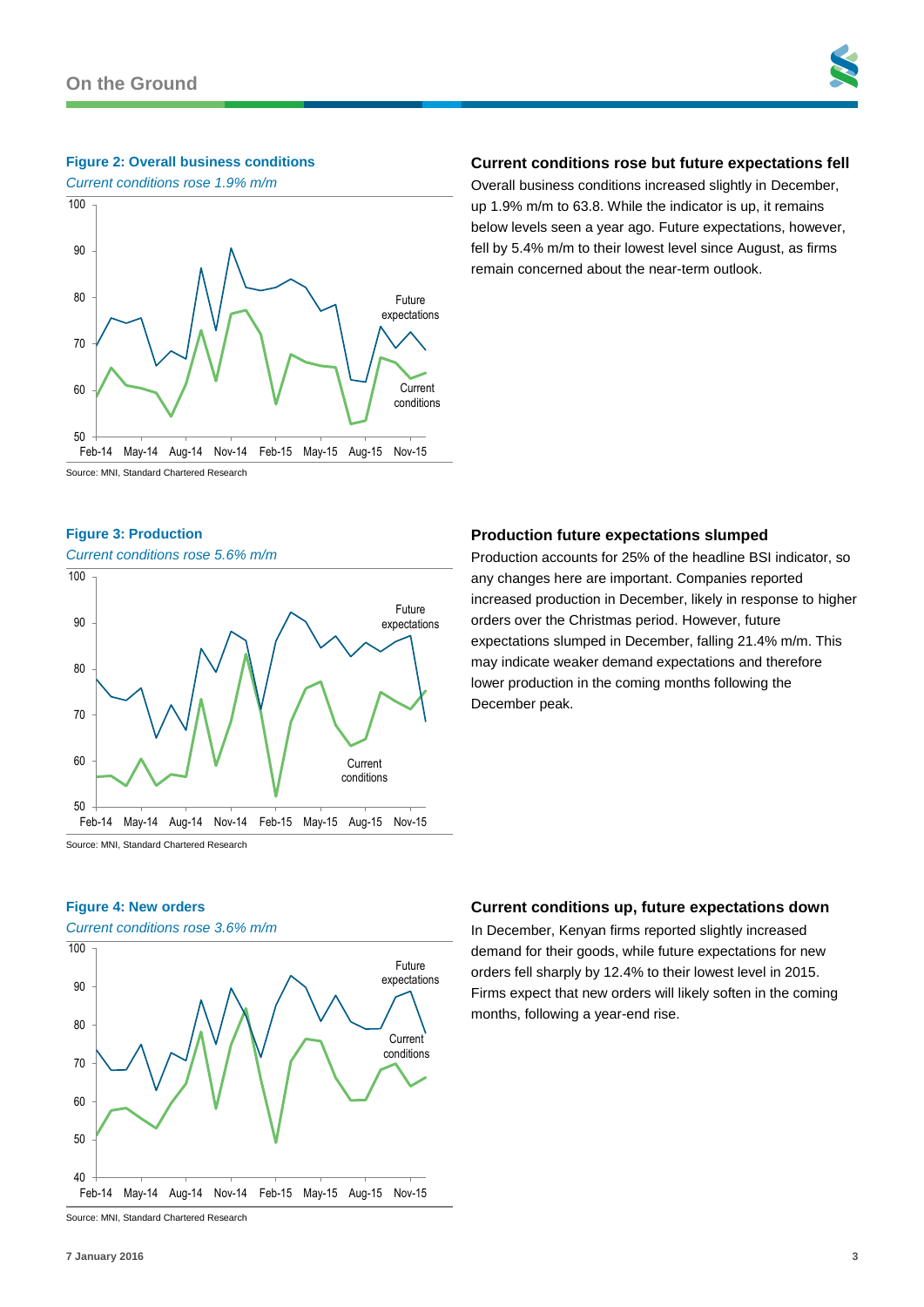### **Figure 5: Export orders**

*Current conditions rose 16.6% m/m*



#### Source: MNI, Standard Chartered Research

### **Figure 6: Productive capacity**

*Current conditions rose 9.4% m/m*



### **Export orders increased all round**

Both current conditions and future expectations for export orders rose in December. The current conditions reading rose to 58.7, the first time it has moved markedly above the 50 level since August 2015. Future expectations also rose rapidly, to 69.4, again the highest level since August. While Kenyan businesses have not reported any improved export demand from a weaker exchange rate in recent months, some lagged positive impact may be now in play.

### **Rising productive capacity for now**

There was a clear divergence in current conditions for productive capacity and future expectations in December. Current conditions rose 9.4% m/m to their highest level since September. On the other hand, future expectations fell 7.3% m/m to their lowest level since August. While firms expanded capacity to meet higher new orders in December, expectations of a fall in demand in the new year have made them less likely to increase productive capacity in the coming months.

#### **Figure 7: Order backlogs**

*Current conditions rose 19.5% m/m*



#### Source: MNI, Standard Chartered Research

### **Up, but still negative**

Order backlogs rose a rapid 19.5% m/m in December, but remain low at 41.1. Future expectations also rose slightly to 43.5 in December from 40.2 in November.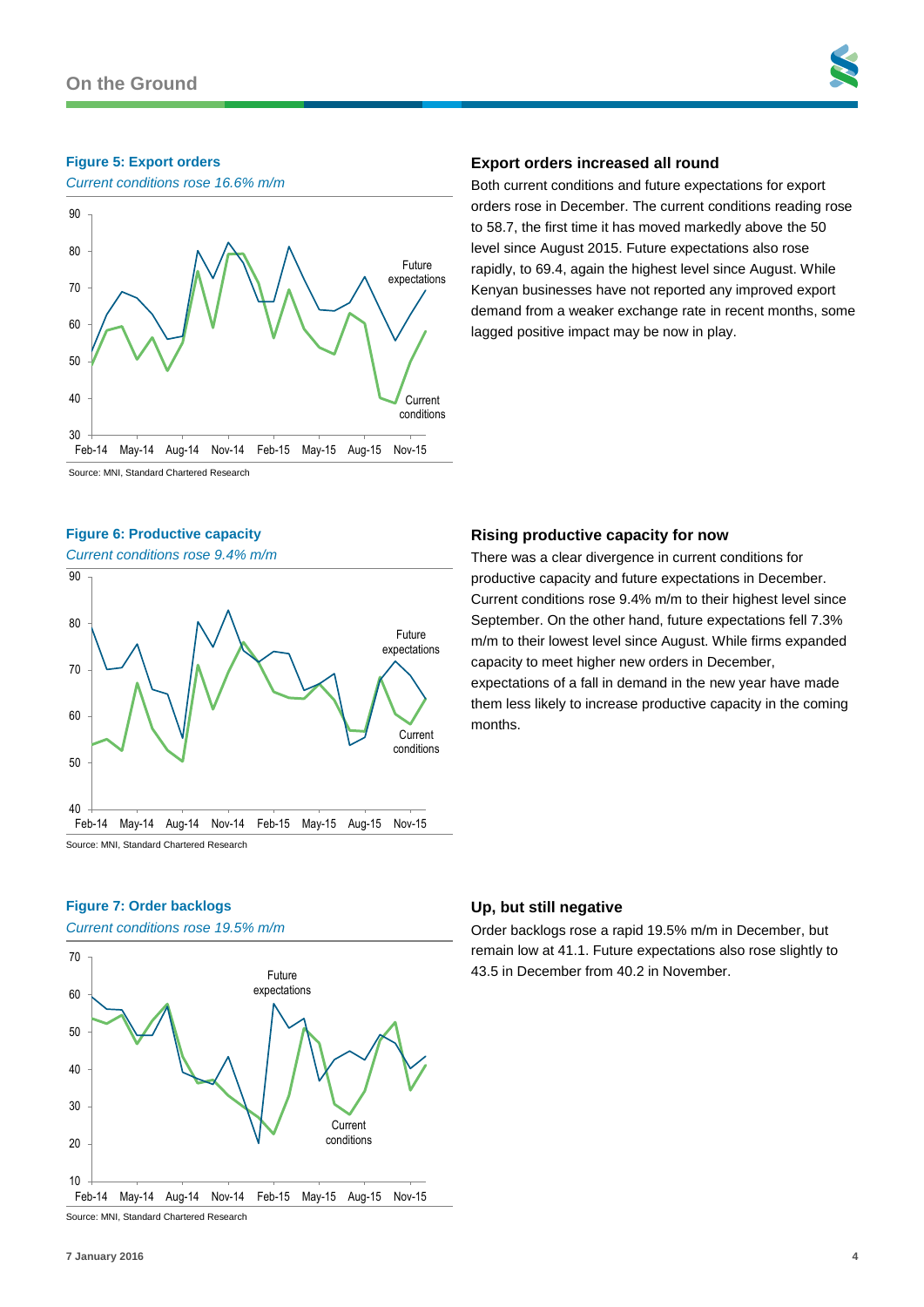#### **Figure 8: Employment**



### **Employment intentions improved**

Employment current conditions rose to their highest level since June 2015 in December, to 52.8. Future expectations also increased to 54.0, having remained roughly stable in recent months. The reading has changed little over the course of our indicator. With the orders future expectations indicators looking less positive, employment expectations are unlikely to rise meaningfully just yet.

Source: MNI, Standard Chartered Research

### **Figure 9: Inventories**

*Current conditions surged 86.8% m/m*



### **Inventories surged in December**

The inventories reading has been volatile in recent months. Following a sharp fall in November, both the current conditions and future expectations indicators surged in December, bringing the indicator back to the levels seen during the first half of 2015.

### **Figure 10: Input prices**

*Current conditions rose 6.2% m/m*



Source: MNI, Standard Chartered Research

### **Input prices increased**

Current conditions for input prices rose 6.2% m/m in December, and future expectations rose even more sharply by 21.4%. Lower fuel and food prices have been a positive for Kenyan prices in 2015, but the rise in the indicator may reflect ongoing feed-through from a weaker exchange rate.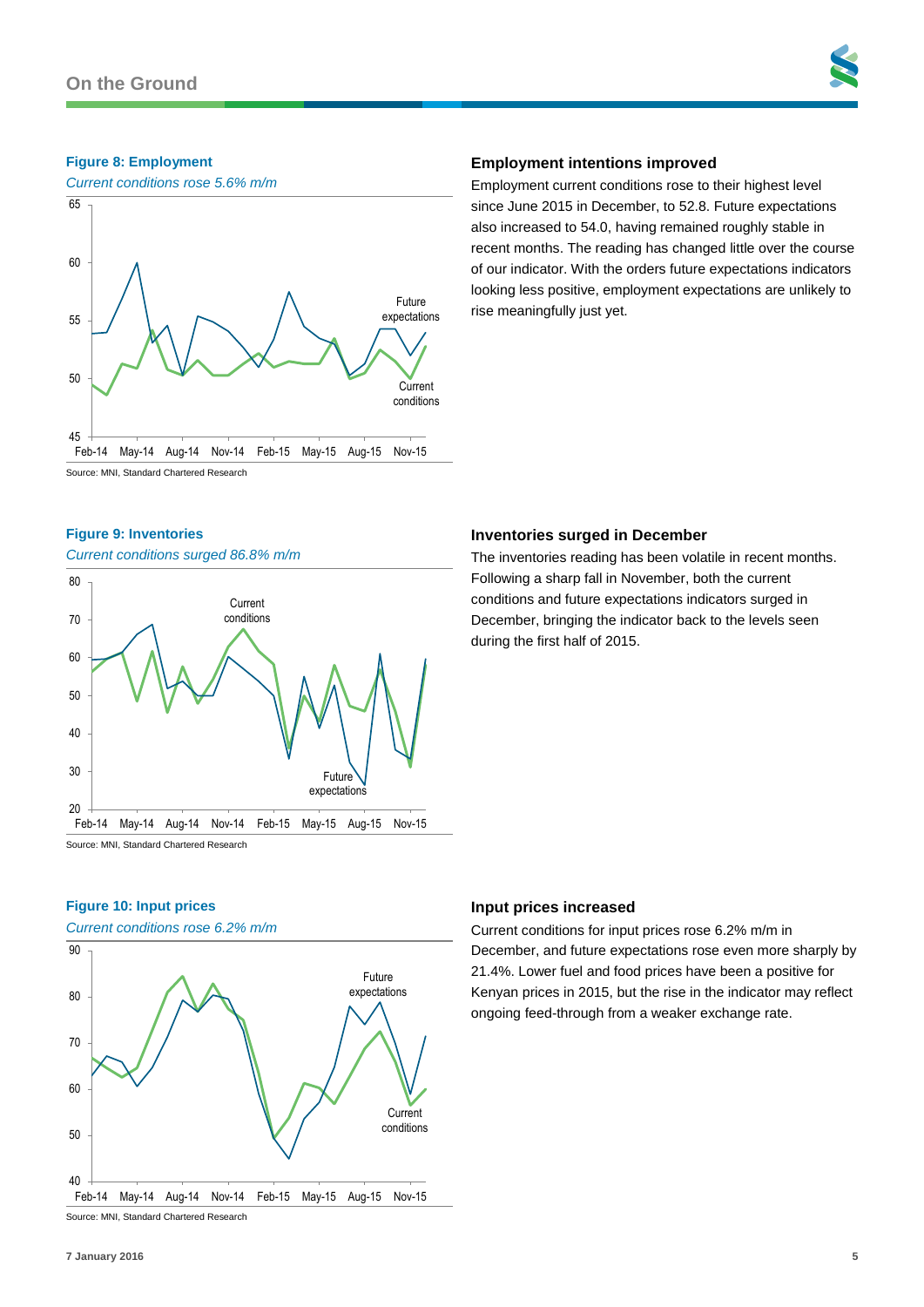

### **Kenyan firms are charging consumers more**

Current conditions rebounded in December, up 12.0% m/m to 56.0, suggesting that Kenyan firms passed on some of the higher prices paid for their inputs to consumers in December. Future expectations were largely unchanged, up just 0.5% m/m in December, perhaps a reflection of expectations for weaker orders and lower pricing power in the coming months.

Source: MNI, Standard Chartered Research

### **Figure 12: Financial position of your company**

*Current conditions rose 13.3% m/m*



### **Financial positions are expected to deteriorate**

In December, financial positions improved somewhat as new orders, export orders and higher production and productivity were a positive for Kenyan businesses. However, future expectations continued to fall and reached their lowest level since January 2015. This is supported by a drop in future expectations indicators across the board.

### **Figure 13: Interest rates paid**

*Current conditions rose 17.7% m/m*



Source: MNI, Standard Chartered Research

### **Interest rates paid reached a series high**

Current conditions for interest rates paid reached a series high in December of 85.7. Although the CBK left policy rates unchanged at 11.5% in November, the monetary policy cycle earlier in the year is likely still feeding through into interest rates paid. Interestingly, future expectations slumped in December to 50.3, but we do expect monetary policy to remain tight in the coming months.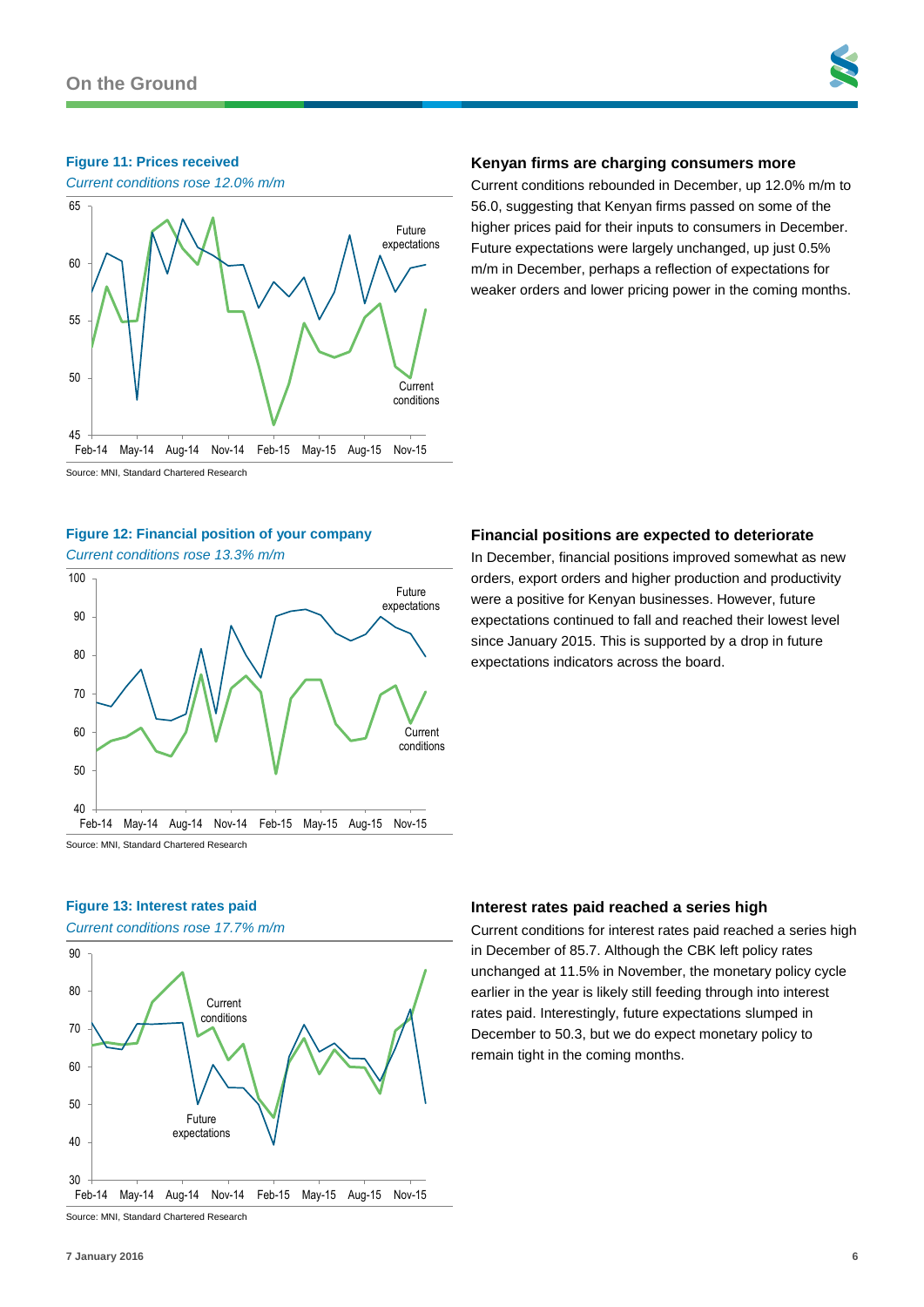### **Figure 14: Effect of the KES exchange rate**

*Current conditions rose 35.5% m/m*



### **Firms are less concerned about the exchange rate**

Kenyan businesses surveyed have been concerned about the impact of the Kenyan shilling (KES) exchange rate on their businesses since our series began in early 2014. In December, Kenyan firms reported being less concerned about the currency and its impact on their businesses. Both current conditions and future expectations rose – future expectations increased to a new series high of 48.2, but remained below the breakeven 50 level. Expectations indicate that recent KES stability might be maintained in the coming months.

Source: MNI, Standard Chartered Research

### **Figure 15: Supplier delivery times**

*Current conditions rose 4.9% m/m*



### **Supplier delivery times rose**

Both current conditions and future expectations for supplier delivery times increased in December. Current conditions reached their second consecutive series high at 70.1. Future expectations also rose, albeit more softly.

### **Figure 16: Availability of credit**

*Current conditions fell 2.6% m/m*



**Availability of credit was constrained further**

Kenyan firms reported that availability of credit fell in December. Current conditions fell to 63.9 while future expectations also dropped to 58.5. Kenyan businesses' outlook on the availability of credit is little changed – they still expect it to fall in the near term.

Source: MNI, Standard Chartered Research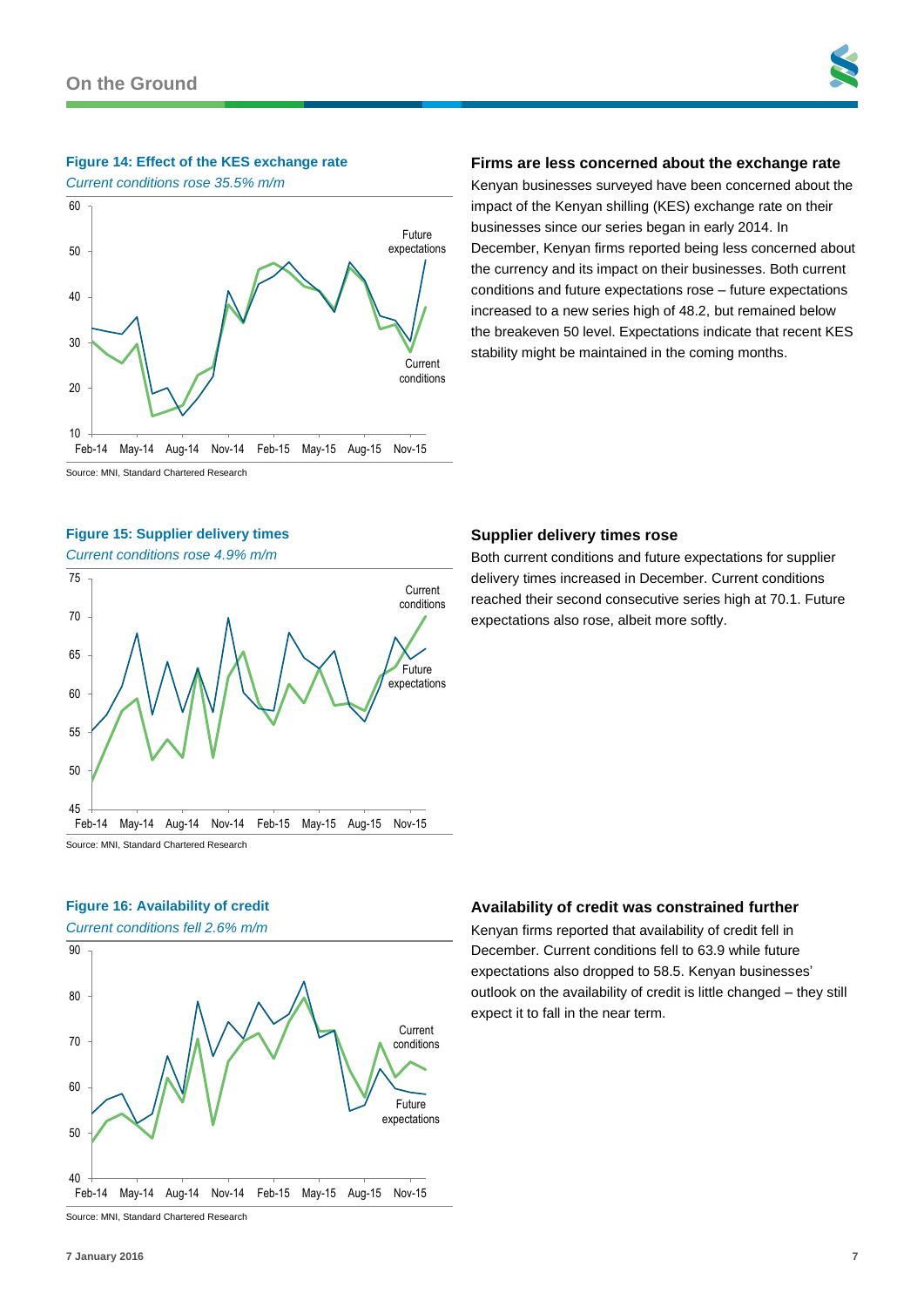

### **Figure 17: Understanding the questions**

*In order to aid comprehension of the survey, we reproduce the questions asked of respondents below*

| Productive capacity                    | Compared with a month ago, is the productive capacity of your company higher, the same or lower?<br>Questions will also address the three-month outlook.                                                                                                                        |
|----------------------------------------|---------------------------------------------------------------------------------------------------------------------------------------------------------------------------------------------------------------------------------------------------------------------------------|
| Production                             | Questions address what is happening to actual production – higher, the same, or lower? What about<br>the three-month outlook?                                                                                                                                                   |
| Interest rates paid                    | How do the interest rates that you pay compare with a year ago? How do you expect the interest rate<br>you pay to change in three months' time?                                                                                                                                 |
| New orders                             | Compared with a month ago, are new orders higher, the same or lower? Do you think that new orders<br>will be higher, the same or lower in three months?                                                                                                                         |
| New export orders                      | Compared with a month ago, are new export orders higher, the same or lower? Do you think new<br>export orders in three months' time will be the same, higher or lower?                                                                                                          |
| Exchange rate                          | Compared with a month ago, how is the FX rate affecting your business - helping, no impact or<br>hurting? How do you think it will be affecting your business in three months' time?                                                                                            |
| Suppliers' delivery<br>times           | Compared with a month ago, are your suppliers' delivery times (of raw materials, consumables, etc.)<br>higher, the same or lower? Do you think your suppliers' delivery times (of raw materials,<br>consumables, etc.) in three months' time will be higher, the same or lower? |
| Number of employees                    | Compared with a month ago, is the number of your employees not enough, just right or too many?<br>What do you expect it to be in three months' time?                                                                                                                            |
| Financial position of<br>your company  | An assessment of whether this is better, the same or worse.                                                                                                                                                                                                                     |
| Order backlogs                         | (For agricultural companies, there are no questions about order backlogs.)                                                                                                                                                                                                      |
| Input prices                           | How do they compare with a month ago? Where are they expected to be in three months' time?                                                                                                                                                                                      |
| Prices you charge for<br>your products | How do they compare with a month ago? Where are they expected to be in three months' time?                                                                                                                                                                                      |
| Availability of credit                 | Is it better, the same or worse than a year ago? Do you expect the availability of credit in three<br>months to be better, the same or worse?                                                                                                                                   |
| Inventory of finished<br>goods         | (For agricultural companies, there are no questions about inventories of finished goods.)                                                                                                                                                                                       |
| <b>Overall business</b><br>conditions  | Are these improving, the same or worsening? What do you expect over the next quarter?                                                                                                                                                                                           |

Source: Standard Chartered Global Research, MNI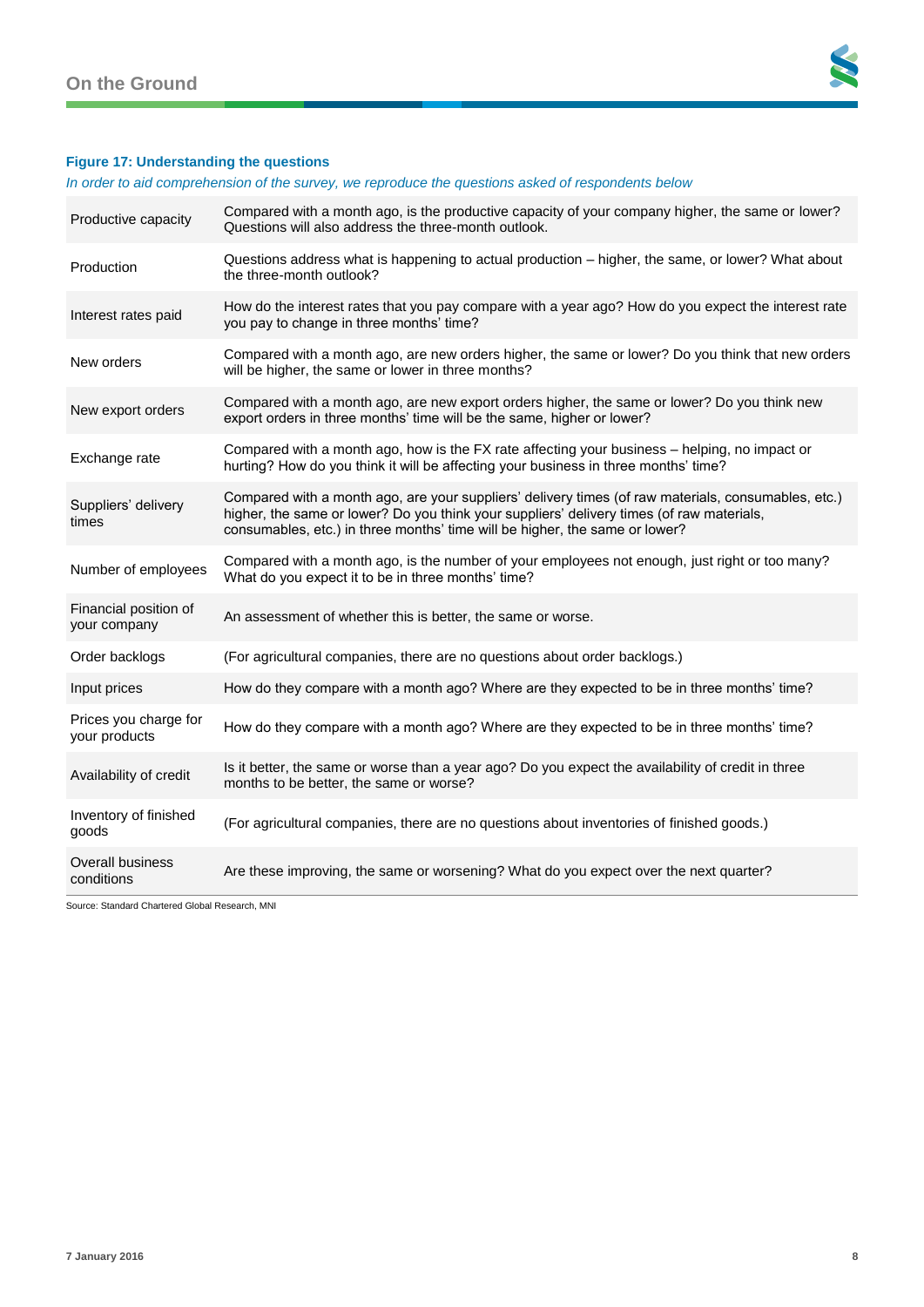

## **A selection of comments from the Kenya panel of businesses**



There was demand for sugar after effective control of sugar imports

We are serving more customers than the last month

Interest rates are higher due to tight monetary policy

Banks have raised their basic lending rates

Very high interest rates incurred on our overdrafts

We have more orders from local and international clients

Road infrastructure has improved so supplier delivery times have eased

We have plans to hire more qualified and experienced employees

We have contracted more employees in various departments

There was better utilisation of financial resources

We have cleared most of our debts

There is shortage of suppliers in the market

Raw materials are very expensive

Electricity prices are very high

Shilling has fluctuated a lot

There are many requirements for availing loan now and procedures are lengthy

Banks appear restrictive in giving credit



Source: MNI, Standard Chartered Research